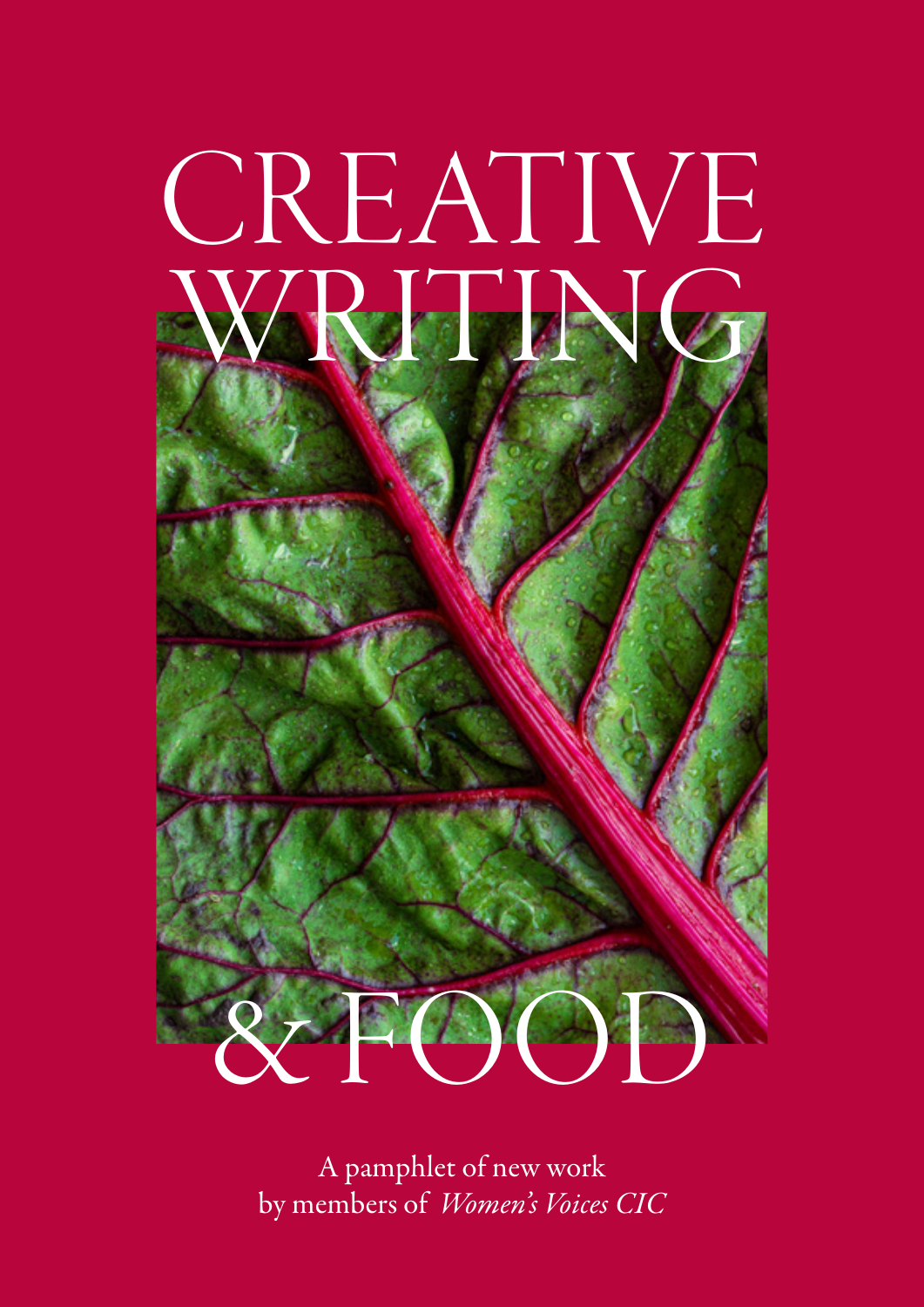### **CONTENTS**

PAGE 4 Introduction

PAGE 6 & 7 Roti, by Laila Khan Recipe of Myself, by Fahime

PAGE 8 Life Writing, by Hoori

PAGE 9 & 10 Garlic, by Jila Mozoun Shole Mash: Life Writing, by Jila Mozoun

PAGE 12 & 13 Best Friends, by Laila Khan Best Friends, by Samaneh Nobakht

> PAGE 14 Acknowledgements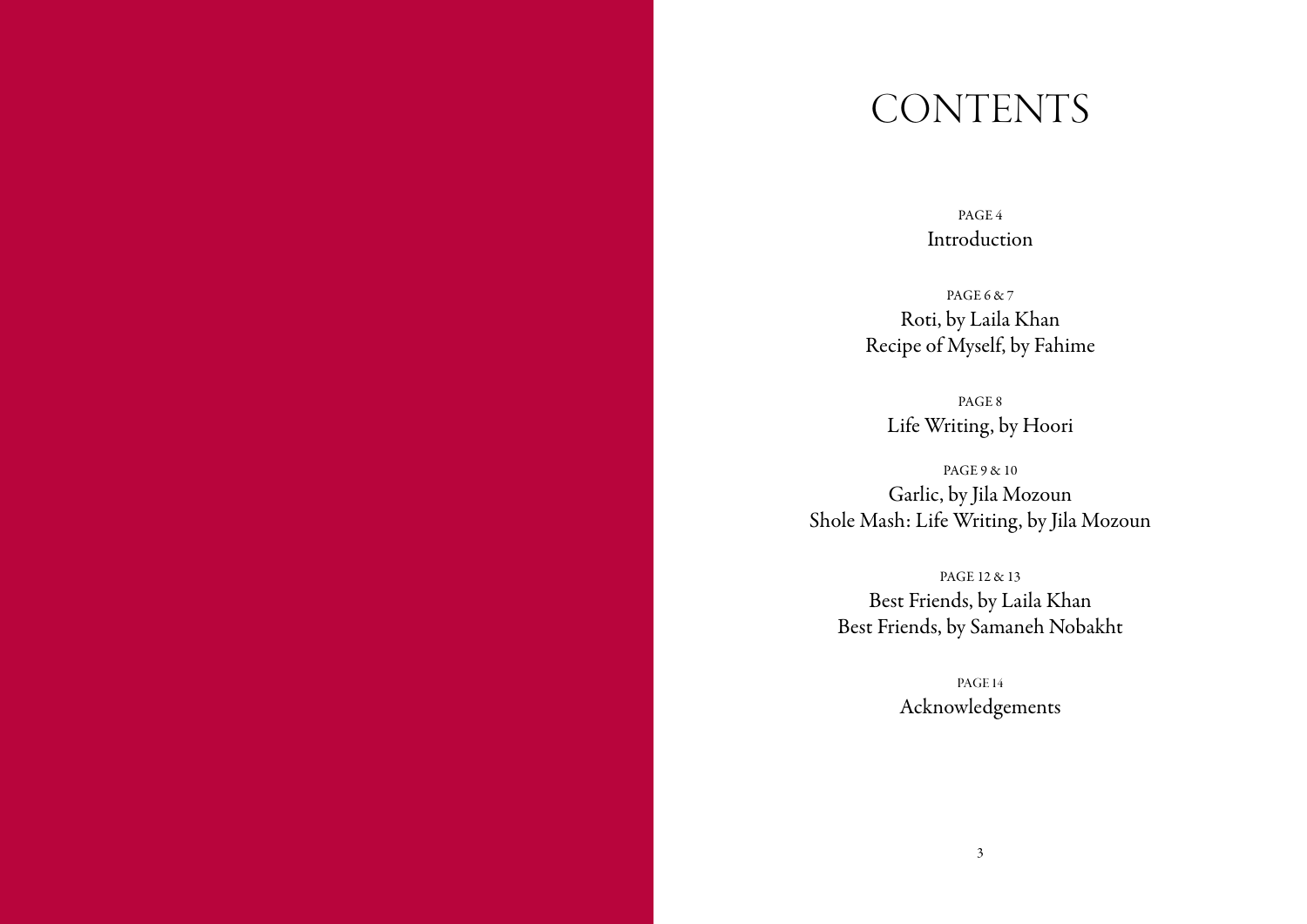# INTRODUCTION

This pamphlet of new writing about or inspired by food was cooked up during a creative writing workshop developed by Rebecca Hurst, in consultation with members of the Manchester-based *Women's Voices CIC.* 

Stimulating all 5 of our senses, food connects human beings to their families and friends, their culture and communities, and their own life story. Encounters with food 'elicit…memories of homeland, home culture, social relations and episodes in one's past', and over 5 online sessions the group used a different sense (sight, smell, taste, touch, and hearing) to stimulate original pieces of creative writing. We also used the 5 sessions to explore different forms of writing including poetry, life writing (or memoir), fiction, playwriting, and creative non-fiction. And while the focus of our sessions was to create and share new writing, we also experimented with creative writing techniques and forms, and read food-focused poetry and prose by contemporary writers.

The final session (week 6) we were able to meet in person at last! In the *Women's Voices* Longsight offices we shared our writing and delicious Asian and Persian food, while making plans for the future. These plans include further creative writing workshops in 2022, developed with a continued awareness of the group's stated aim 'to strengthen the voice and influence of women'.

Working together from July through September 2021, the *Women's Voices* participants supported each other's creative work and writing journey. We hope this pamphlet will give you a taste of the work we did together, as well as allowing our writing to be shared and celebrated with family, friends, and the wider public. It is a collaborative effort — much like the cooking of a delicious feast — and we hope you relish the words and stories it contains as much as we enjoyed the experience of writing them.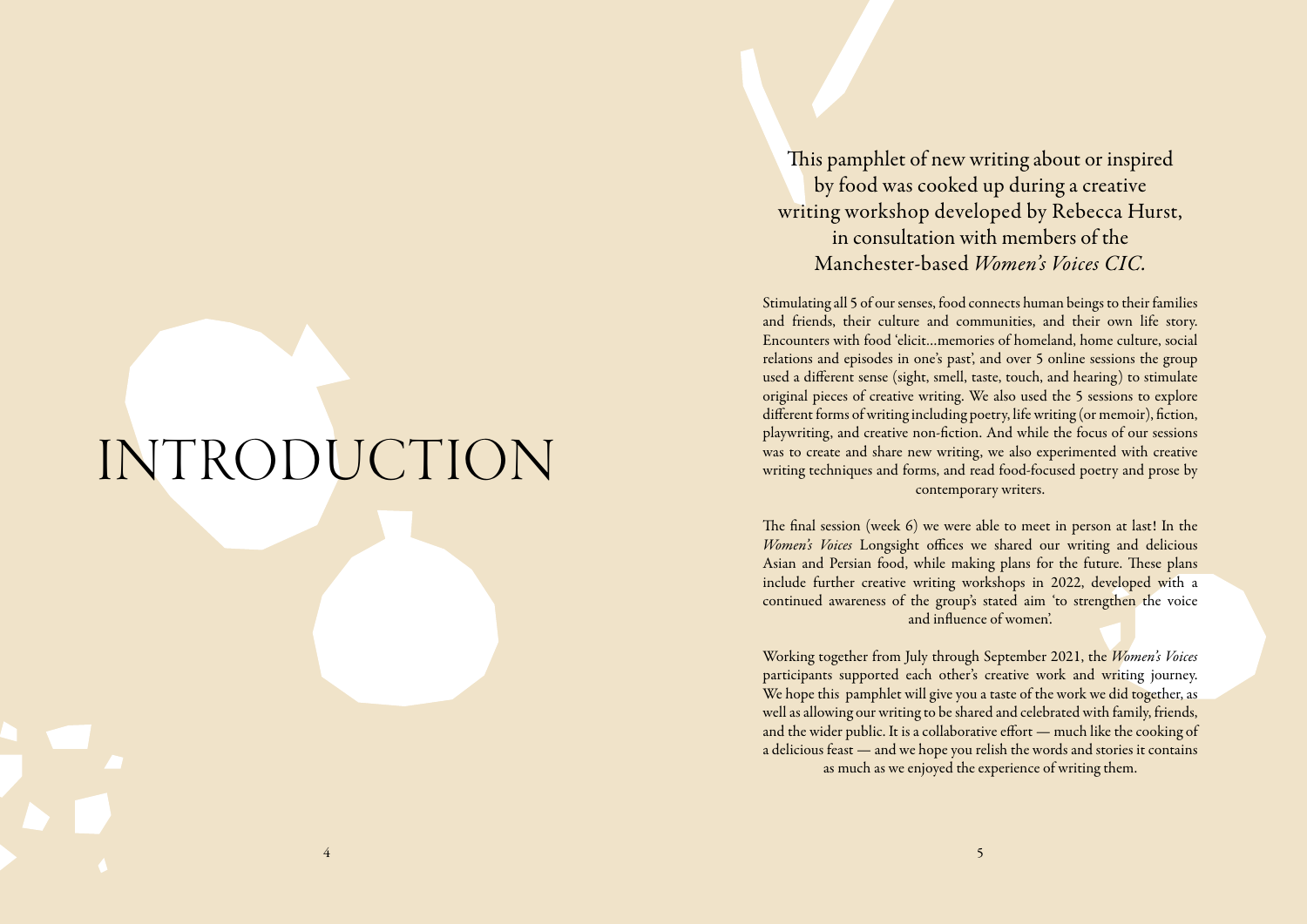### Roti by Laila Khan



No one makes roti like my sister Uzma. Eating them reminds me of the first time my mum and I went to see her after her wedding. She was alone at home. She invited us for lunch.

Roti are made of flour, salt, yeast, and warm water. Uzma kneaded the dough, adding salt, yeast, and warm water. She then covered the pot and put it in sunlight in her small back yard, so it could rise and double in size. After two hours the dough was ready.

I had never seen the pan Uzma used to cook the roti. Her motherin-law gave it to her and taught her how to use it. The pan was like an oven. The roti Uzma made were soft, fluffy, and yummy. She served them with salad and chutney, chicken curry, and ladyfinger curry.

I got so inspired, as that was the first time I had tasted roti cooked like that, smelling of yeast and feeling so soft. I got that special pan from Pakistan for myself, so that I could make roti too.

To make one Fahime you need: 2 kilograms of energy, 1 spoon of sweetness, 3 sprinkles of imagination, and 9 handfuls of chopped up power.

To make one Anna? You need to use your hands to mix the ingredients together with all your strength. Pour your energy inside the food, grate it all together, and garnish with a smile.

To make one Amin you will need 3 tons of kindness. Add some gentleness. Mix in gallons of hard work and knead to perfection. I said perfection! And don't forget the final ingredient: a big bunch of bananas!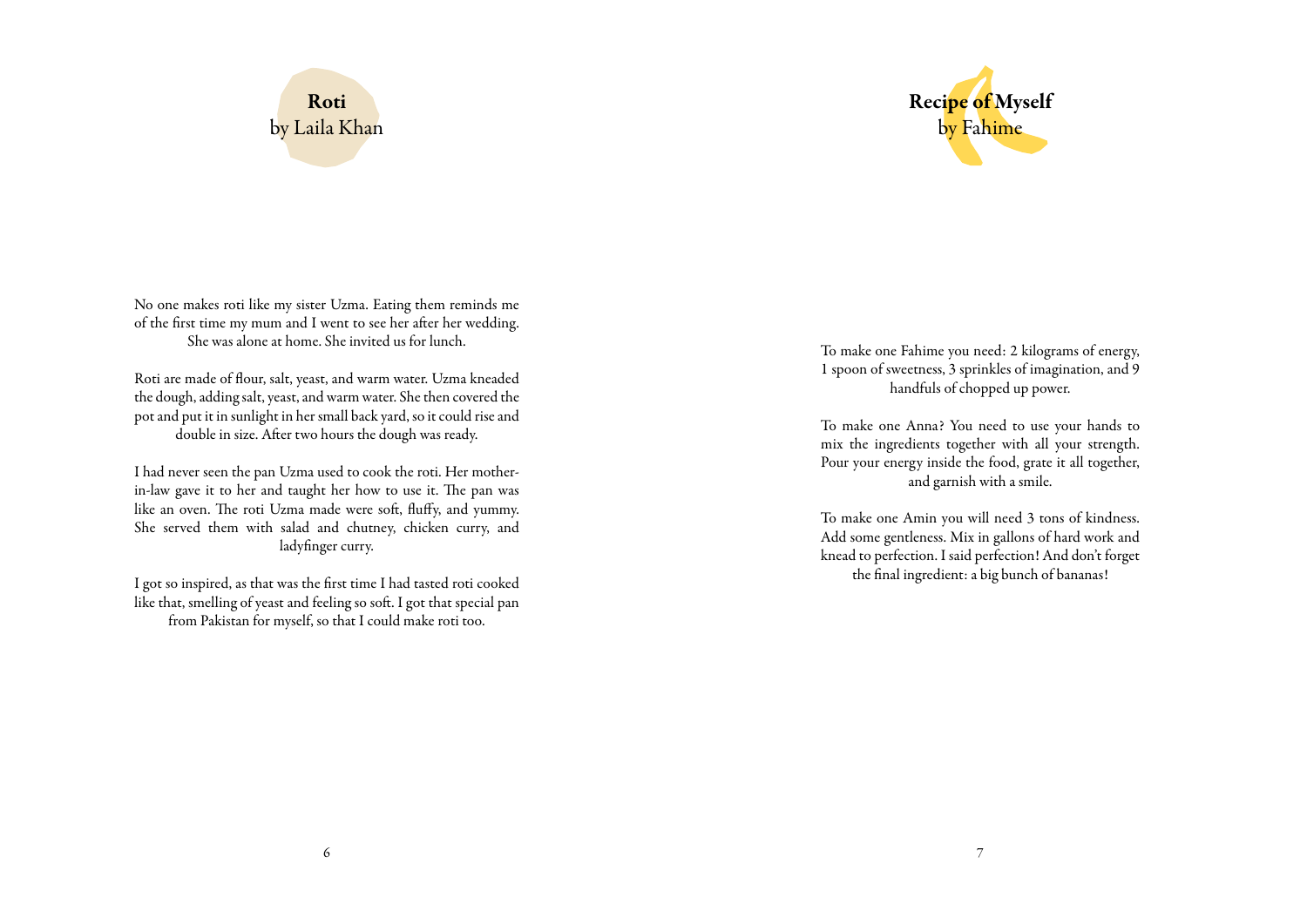

## Garlic by Jila Mozoun

#### My Favourite Foods

I love ginger and garlic for two reasons. One reason is that they make food so good! Another reason is that they are good for you. Everybody in my family has cholesterol, and I use these two more than any other seasonings, and hope they are good for the health of my family.

#### Food Memories

I also like food with fish, for example beans and rice with fried fish. Unfortunately, when I was pregnant, I hated the smell of fish. So I didn't cook it. But one day I went to my mother-in-law's house and she made a fish dish, and I was sick and vomited.

Now I remember that time and life whenever I see fish or any fish dish. I remember when my sons were children and it feels good.

#### Morning Thoughts

In the morning I open the window and smile. It is very nice outside because it rained during the night. I watch the birds. They are waiting for food, and I take food to them and then enjoy watching them eat. Watching the birds eating food reminds me of eating food in my own kitchen. Everybody on the planet, I think, is similar.

It grows in the autumn. It grows quickly. When I put part of it in the soil everybody asked, what are you doing? I told them, please wait. I will tell you in a few weeks.

Later, when I harvested it, there was an amazing smell. I think you can use it when the leaves are growing in soup or some kind of food. The leaves are green but the root is white. It's used in many foods.

It is strong to smell. When you eat it fresh it is a little bit hot. When I hold it in my hand I remember my childhood; my mother and grandmother used it in many foods. Its name is — garlic.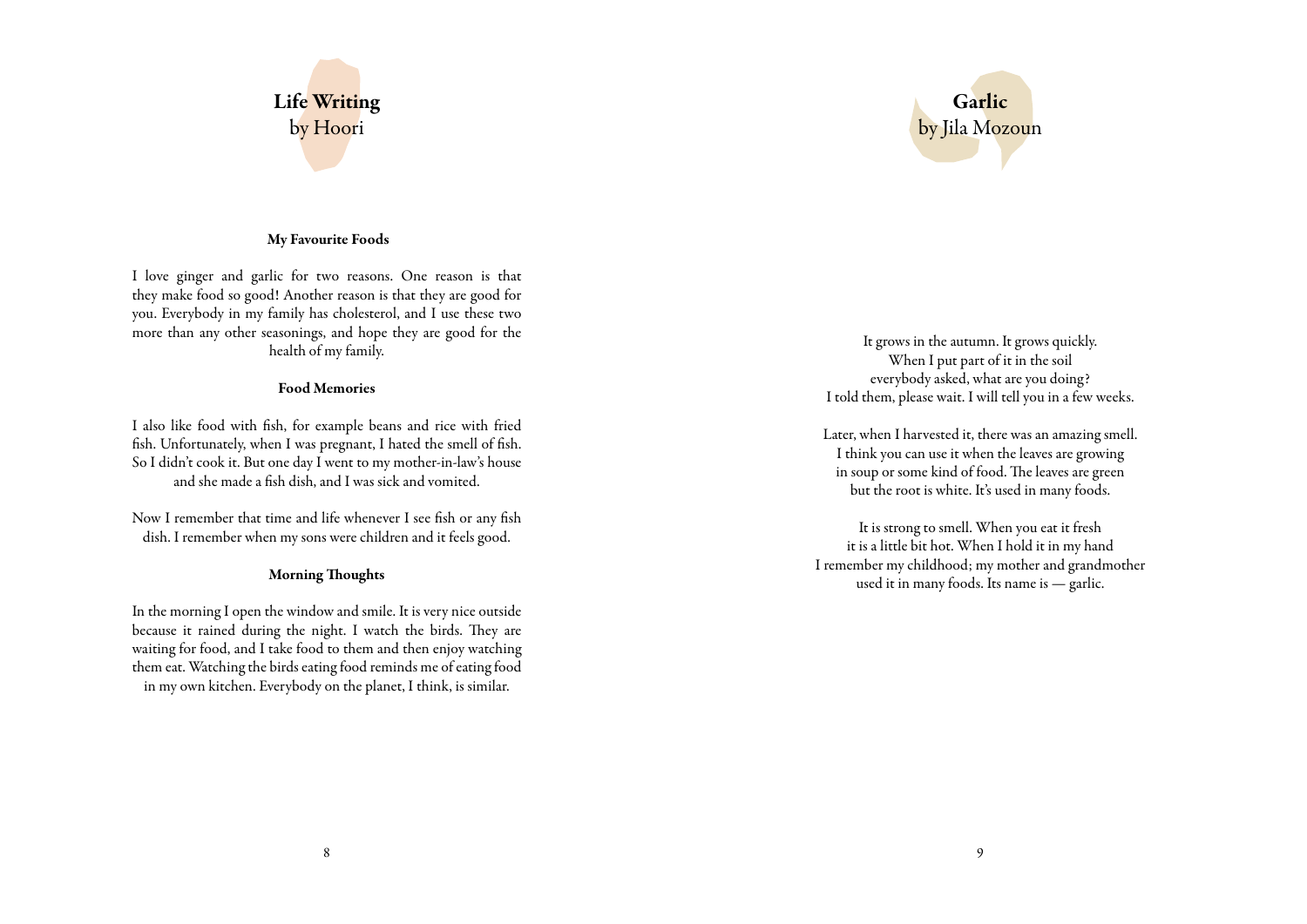

I think smells in the kitchen remind you of the past. Grandmother and father. Childhood. And they give you some good memories. I felt at peace. Maybe because when you're a child your world is small. Just sleep, play, eat. You don't think about the future but with family (mother, father, sisters, brother) you enjoy time without any thoughts. Family does the thinking instead of you. But you couldn't understand that.

In winter 1970, a big snow fell on my city. Huge piles of snow were on the roof and every landlord must clean that up. My father went to shovel the snow. The weather was very cold. He wore many clothes and went onto the roof. My mother made a special food for that time of cold, snowy weather. She boiled mung beans in a big pot. After they were cooked she added rice and oil, a little bit of salt, and some gravy (chicken or lamb), like a hearty soup. I heard my father say, 'Gilan, is it ready?' Mother said, 'Yes, come down, warm food is ready.' I was so happy for food and snow.

Now, every time I make it—shole mash —I hear my parents' voices. Cooking this dish, I am connected with family by the cold winter, and by sound and smell. Shole mash is ready!

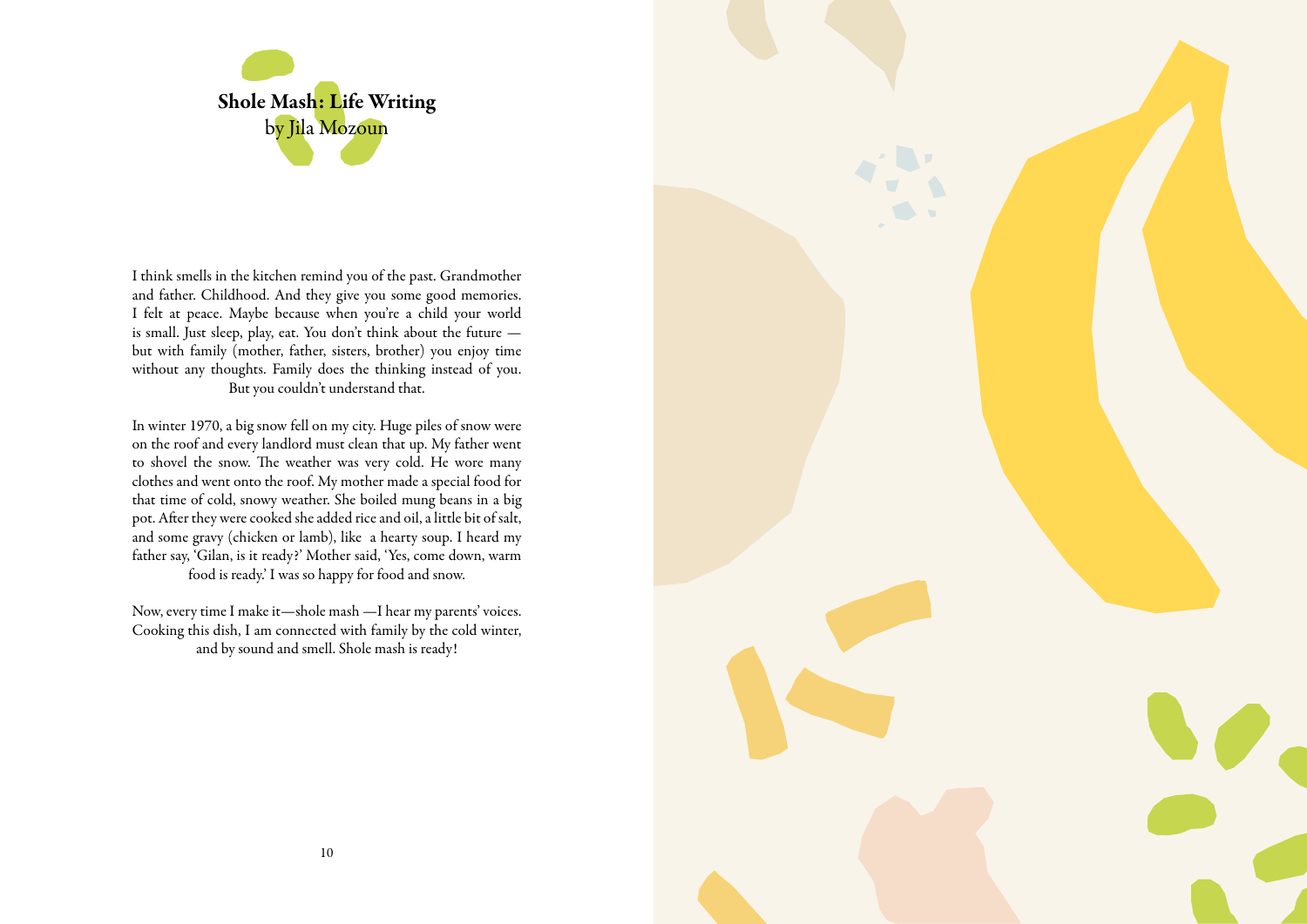



My best friends in the kitchen are Salt and Pepper. They remind me of a brother and sister who are never separated from each other.

When I wake up in the morning and want to start cooking, I look at them and think to myself. Then I tell my friends, 'Guys we can work together as a team and make delicious food with confidence today.'

Their smells and tastes are like good or bad days. Just as different things happen in our lives, so they can change my taste of food in a good way or bad way. That's why I make friends with them, so they will look after me when I'm cooking.

If they could understand me I would tell them never to leave each other, and to protect my body and keep it healthy, please.

My best friend in the kitchen is the kettle. It makes me think of pasta and boiled rice. When I see my best friend in the kitchen I feel relaxed and happy. It smells and tastes like hot, bubbly water and steam.

If it could understand me I would tell it: "Thank you for being there. I can't imagine my life without you. You're always a reliable friend that helps me make dinner and lunch faster for my family. Thank you for always being there like a good friend."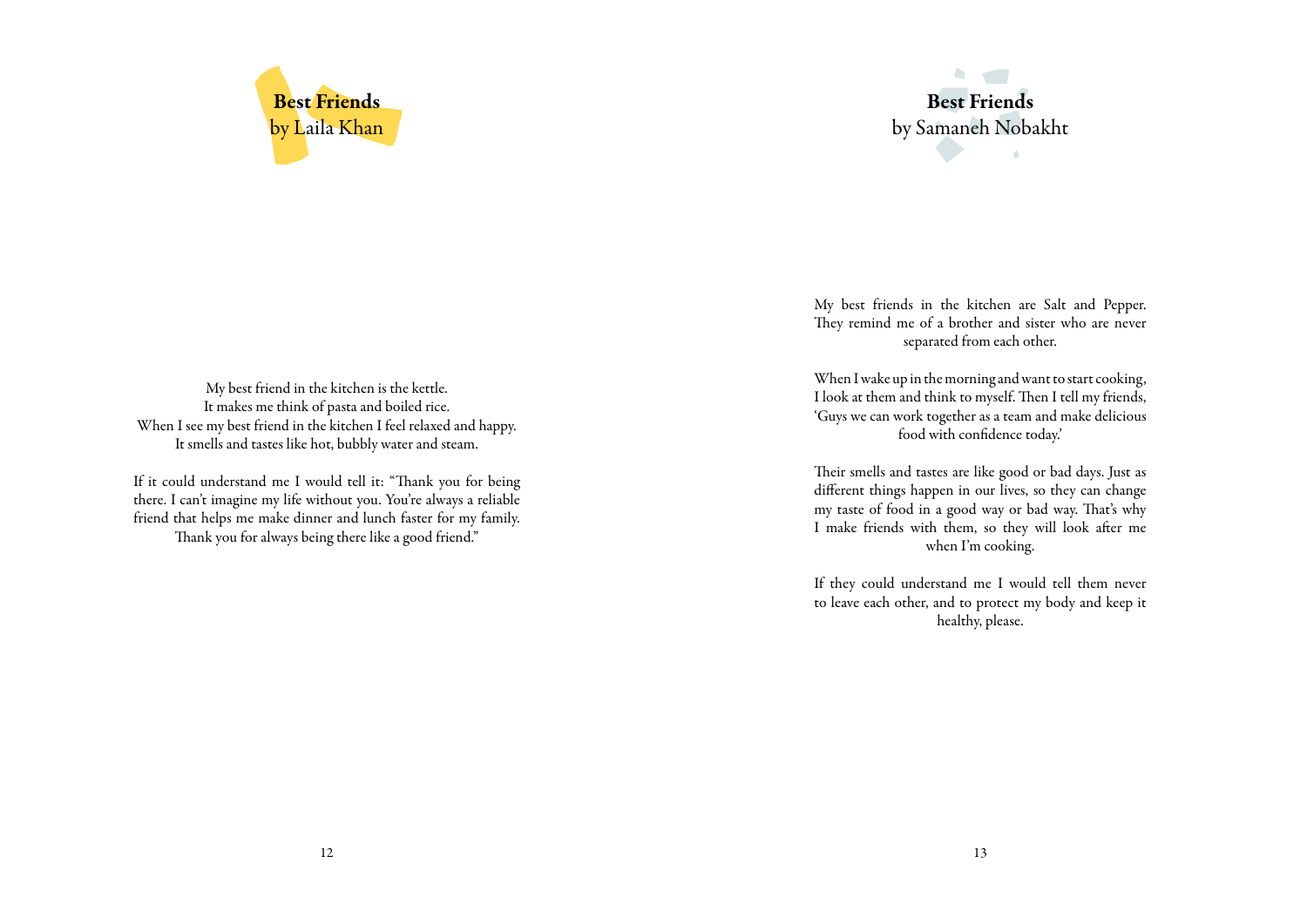### Acknowledgements

This pamphlet was compiled and edited by Rebecca Hurst, with tireless and invaluable help from Samaneh Nobakht. Thanks are also due to Nadia Siddiqui, for the inspired idea of a creative writing workshop based on the theme of food, and to GM Spaces – Lankelly Chase Foundation and Awards for All, whose generous funding made the workshop possible. Finally, especial thanks to all participants of the Creative Writing and Food workshop — not all of you are represented in this pamphlet, but your presence in the workshop was valued and appreciated nonetheless. You were always willing to try new things, helped and supported each other, and had the courage to let your voices be heard and stories told. Thank you!